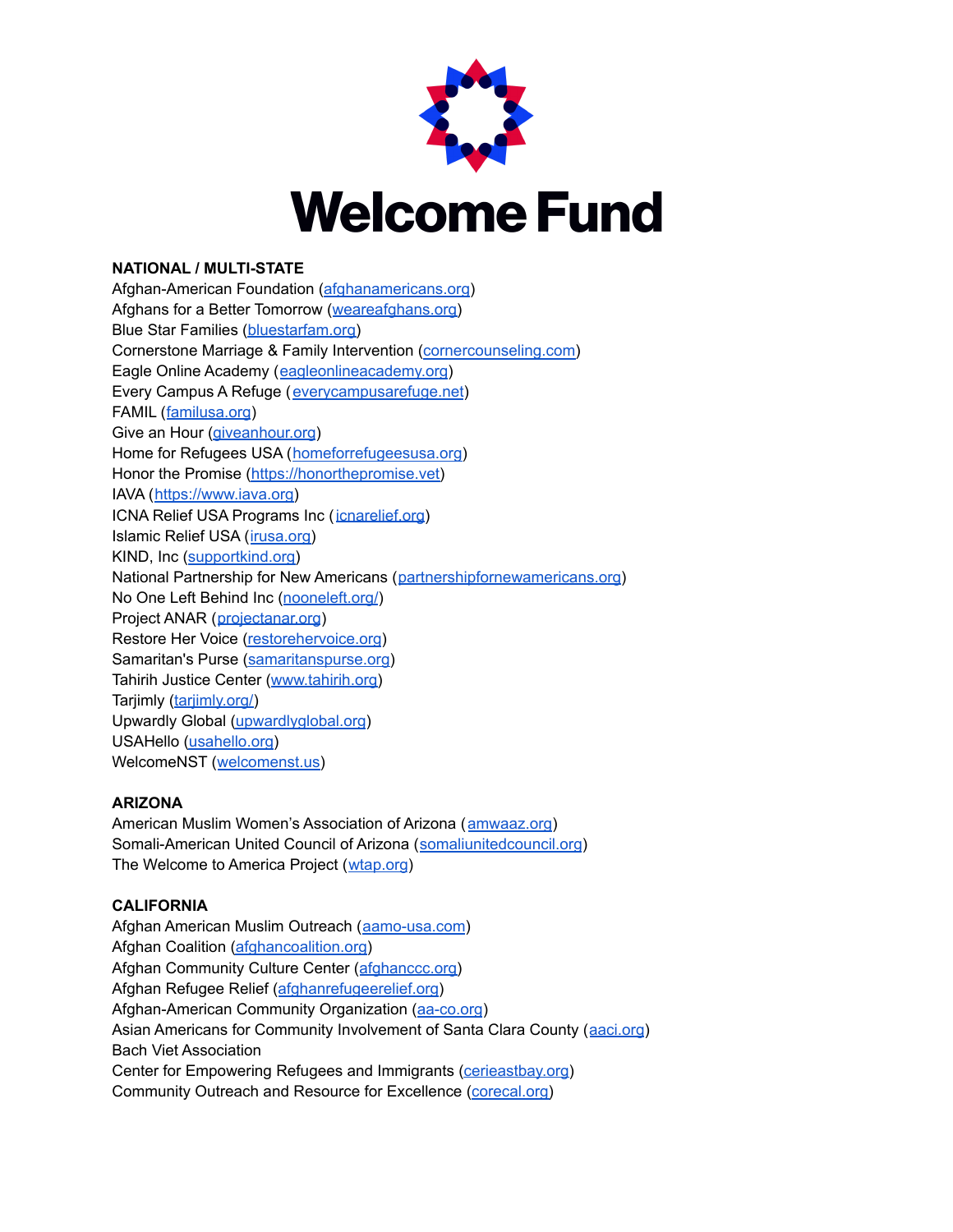Glocally Connected Inc ([glocallyconnected.org\)](https://glocallyconnected.org/) Hope for San Diego ([hopeforsd.org\)](https://www.hopeforsd.org) License to Freedom [\(licensetofreedom.org\)](https://licensetofreedom.org/) Miry's List [\(miryslist.org\)](http://miryslist.org) Mission Edge San Diego ([sdmake.org\)](https://www.sdmake.org) Muslim American Society Social Services Foundation ([mas-ssf.org](https://mas-ssf.org)) Noor Islamic and Cultural Community Center [\(noorislamicandculturalcommunitycenter.com](https://www.noorislamicandculturalcommunitycenter.com/)) Orange County Jewish Coalition for Refugees ([ocjcr.org\)](https://ocjcr.org/) Pars Equality Center, Los Angeles ([parsequalitycenter.org/afghan-support-project\)](https://parsequalitycenter.org/afghan-support-project/) Pars Equality Center, Santa Clara ([parsequalitycenter.org\)](https://parsequalitycenter.org/) Refugee & Immigrant Transitions ([reftrans.org\)](https://www.reftrans.org) Refugee Enrichment and Development Association ([redacenter.org\)](https://www.redacenter.org) Sahaba Initiative INC [\(sahabainitiative.org](https://sahabainitiative.org/)) San Diego Afghan Refugees Aid Group ([sdaragroup.com\)](https://sdaragroup.com) Somali Bantu Association of America ([sbaoa.org](https://www.sbaoa.org)) Somali Family Service of San Diego ([afghanccc.org](https://afghanccc.org/))

## **COLORADO**

Muslim Youth for Positive Impact ([mypi.org](http://www.mypi.org)) Project Worthmore [\(projectworthmore.org\)](https://projectworthmore.org/) Spring Institute for Intercultural Learning ([springinstitute.org\)](https://springinstitute.org)

# **CONNECTICUT**

Elena's Light INC [\(elenaslight.org](https://www.elenaslight.org))

# **D.C.**

AsylumWorks [\(asylumworks.org](https://asylumworks.org/))

# **FLORIDA**

Refugee Assistance Alliance ([https://www.refugeeassistancealliance.org\)](https://www.refugeeassistancealliance.org)

## **GEORGIA**

Afghan American Alliance of Georgia ([afghanamericanallianceofga.org](https://www.afghanamericanallianceofga.org/)) Ethaar ([ethaarusa.org](https://www.ethaarusa.org)) Georgia Asylum & Immigration Network, INC. ([georgiaasylum.org\)](https://georgiaasylum.org) Refugee Women's Network [\(refugeewomensnetworkinc.org](https://refugeewomensnetworkinc.org/))

## **IDAHO**

Islamic Center of Boise ([boisemuslims.org\)](https://boisemuslims.org)

## **ILLINOIS**

Building Peaceful Bridges [\(buildingpeacefulbridges.org](https://www.buildingpeacefulbridges.org/)) Muslim Women Resource Center [\(mwrcnfp.org](http://www.mwrcnfp.org/)) Refugee Education and Adventure Challenge (REACH) ([reachinchicago.org\)](https://www.reachinchicago.org) Syrian Community Network, INC. ([syriancommunitynetwork.org\)](https://www.syriancommunitynetwork.org)

## **INDIANA**

AWAKEN, Inc ([awakeninc.org](https://www.awakeninc.org/)) Neighbor to Neighbor [\(n2nsb.com](https://n2nsb.com))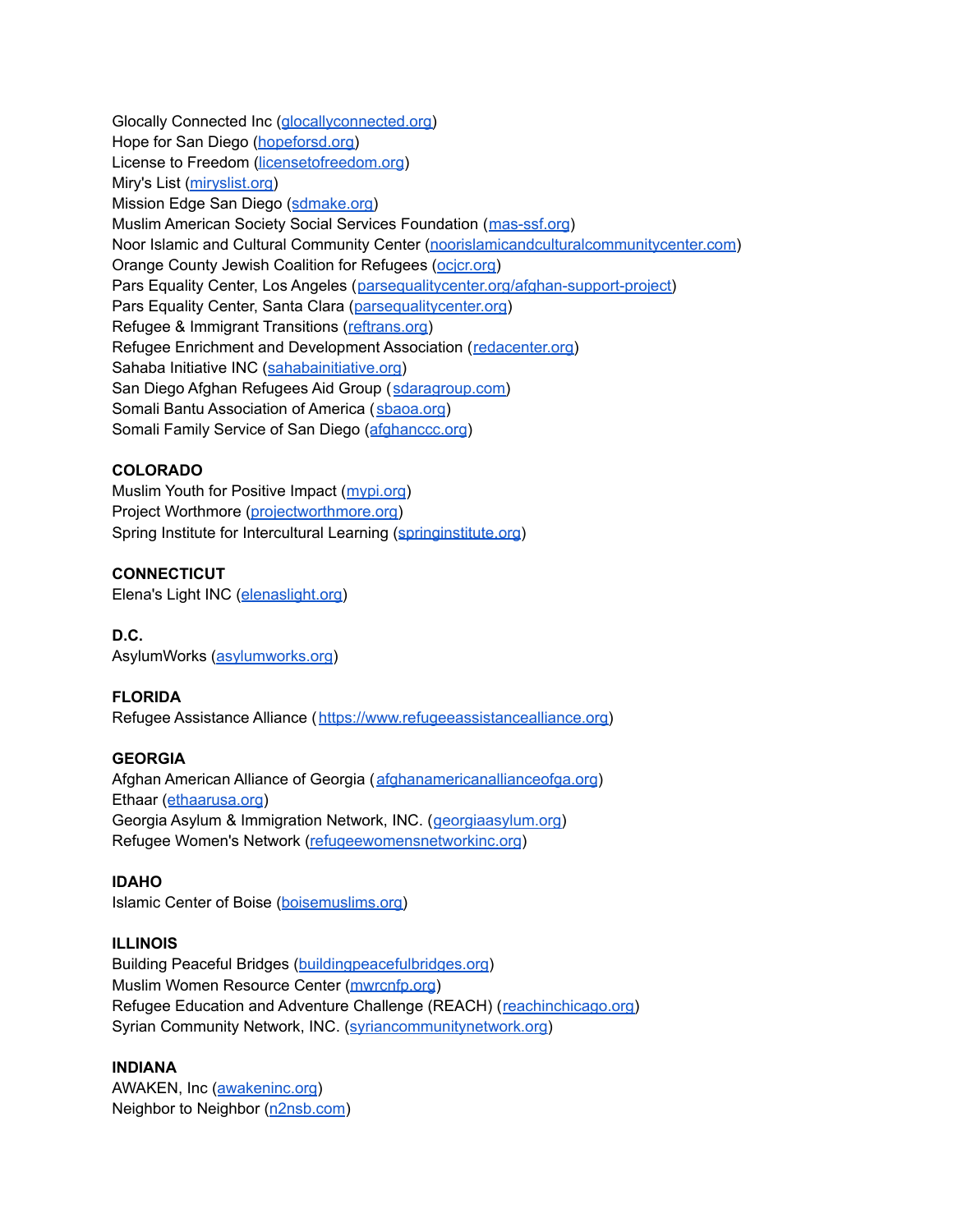**IOWA** Veterans for Peace, Chapter 169

## **KENTUCKY**

Community Agenda for Regained Empowerment [\(careustz.org](https://www.careustz.org))

# **LOUISIANA**

Home is Here NOLA ([homeisherenola.org\)](https://www.homeisherenola.org)

## **MAINE**

New England Arab American Organization ([neaao.org\)](https://www.neaao.org)

## **MARYLAND**

Al Huda Inc ([darussalaam.org](https://www.darussalaam.org)) Asylee Women Enterprise, Inc. [\(asyleewomen.org](https://www.asyleewomen.org)) Hazara American Association, Inc. Solutions in Hometown Connections Corp. ([shconnections.org](https://www.shconnections.org/)) Jewish Community Relations Council of Greater Washington (*[jcouncil.org](https://www.jcouncil.org)*) Luminus Network for New Americans ([beluminus.org](https://www.beluminus.org/))

## **MASSACHUSETTS**

Ansaar of Worcester, Inc. [\(ansaarofworcester.org](https://www.ansaarofworcester.org/)) New American Association of Massachusetts Inc. (NAAM) ([naamass.org\)](https://naamass.org/)

## **MICHIGAN**

Refugee Development Center [\(refugeedevelopmentcenter.org\)](https://refugeedevelopmentcenter.org) Community Helpers USA ([communityhelpersusa.org\)](https://communityhelpersusa.org/) Muslim Foster Care Association ([muslimfostercare.org\)](https://muslimfostercare.org)

## **MINNESOTA**

Alight [\(wearealight.org](https://wearealight.org/))

#### **MISSOURI**

Vitendo 4 Africa ([vitendo4africa.org\)](https://vitendo4africa.org) Welcome Neighbor STL ([welcomeneighborstl.org\)](https://welcomeneighborstl.org/)

#### **NEW JERSEY**

Global Emergency Response and Assistance ([gera-ngo.org\)](https://www.gera-ngo.org/) One World One Love NJ ([oneworldonelovenj.org](https://www.oneworldonelovenj.org)) Refugee Assistance Partners NJ ([refugeeassistancepartnersnj.org](https://www.refugeeassistancepartnersnj.org/)) Welcome Home Jersey City [\(welcomehomerefugees.org\)](https://welcomehomerefugees.org/)

#### **NEW YORK**

Hearts and Homes for Refugees [\(heartsandhomesforrefugees.org\)](https://heartsandhomesforrefugees.org) Immigrant Advocates Response Collaborative Inc. ([immigrantarc.org\)](https://www.immigrantarc.org/) Keeping Our Promise, Inc. [\(keepingourpromise.org\)](https://www.keepingourpromise.org/) Mohawk Valley Resource Center for Refugees ([thecenterutica.org\)](http://www.thecenterutica.org/) Neighbors for Refugees, Inc. [\(neighborsforrefugees.org](https://www.neighborsforrefugees.org))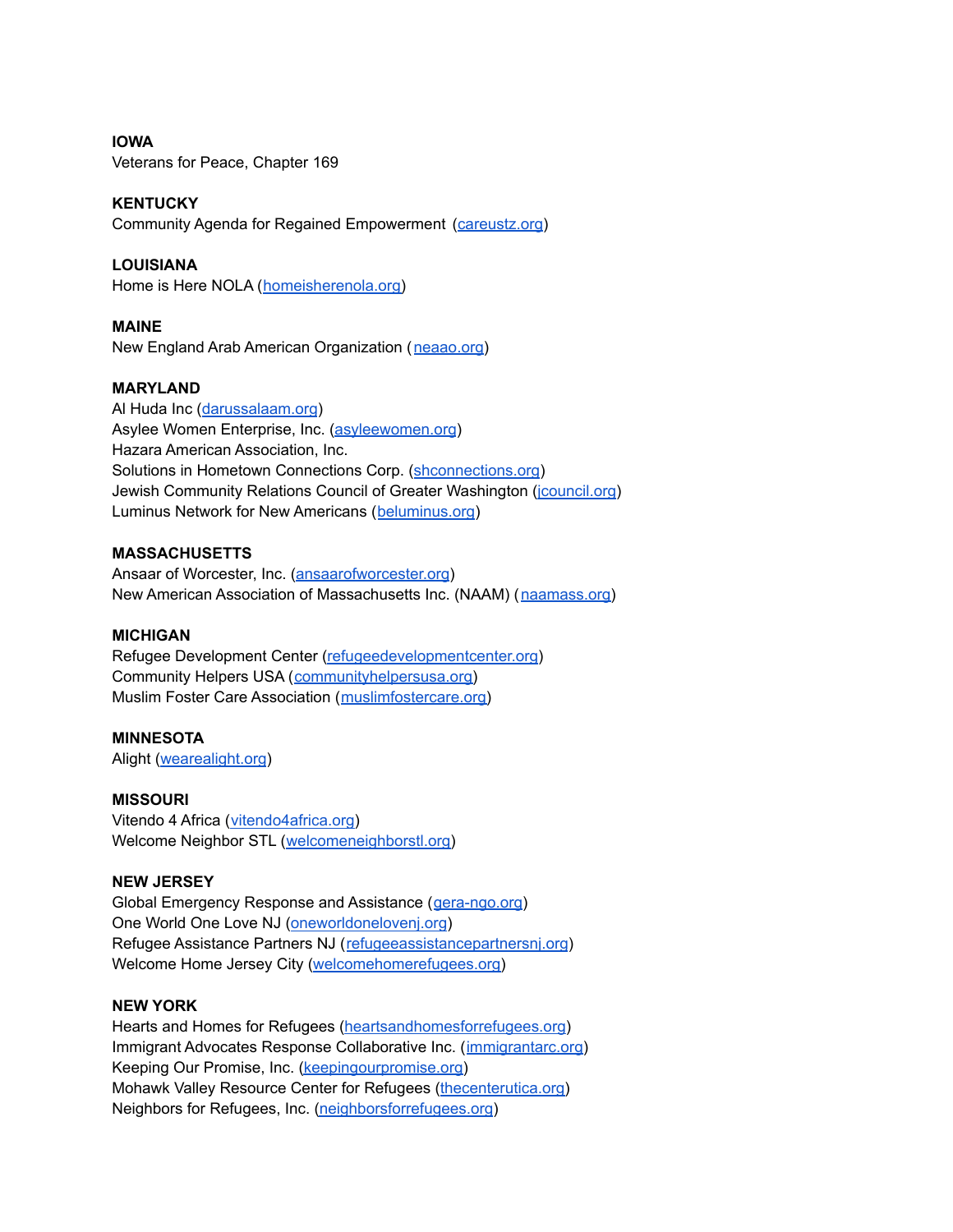New Neighbors Partnership [\(newneighborspartnership.org\)](https://www.newneighborspartnership.org/)

## **NORTH CAROLINA**

For Charlotte Inc ([forcharlotte.org\)](https://forcharlotte.org/) Islamic Association of Raleigh ([raleighmasjid.org](https://raleighmasjid.org)) The Independence Fund [\(independencefund.org\)](https://independencefund.org) Veterans Bridge Home ([veteransbridgehome.org](https://www.veteransbridgehome.org))

## **OHIO**

MY Project USA ([myprojectusa.org\)](https://www.myprojectusa.org) Riverview International Center [\(riverviewinternationalcenter.org](https://riverviewinternationalcenter.org)) The Refugee Response ([refugeeresponse.org\)](http://www.refugeeresponse.org) Water for Ishmael ([waterforishmael.org](https://waterforishmael.org))

## **OKLAHOMA**

Council on American-Islamic Relations, Oklahoma Inc. ([cairoklahoma.com](https://www.cairoklahoma.com/)) Tulsa Metropolitan Ministry [\(tumm.org](https://www.tumm.org))

## **OREGON**

Portland Refugee Support Group [\(pdxrsg.org](https://www.pdxrsg.org))

## **PENNSYLVANIA**

Hello Neighbor [\(helloneighbor.io](https://www.helloneighbor.io/)) Alliance for Refugee Youth Support and Education, Inc. [\(arysepgh.org\)](https://www.arysepgh.org)

## **TENNESSEE**

American Muslim Advisory Council ([amactn.org\)](https://www.amactn.org) Tennessee Justice for Our Neighbors ([tnjfon.org](https://www.tnjfon.org)) Tennessee Resettlement Aid ([tennesseeresettlementaid.org](https://www.tennesseeresettlementaid.org))

# **TEXAS**

Amaanah Refugee Services ([amaanahservices.org](https://amaanahservices.org)) An Nisa Hope Center ([annisa.org](https://annisa.org)) Center for Refugee Services [\(sarefugees.org\)](https://www.sarefugees.org) Culture of Health-Advancing Together ([chattx.org\)](https://chattx.org) Culturingua [\(culturingua.com\)](https://www.culturingua.com) Houston Immigration Legal Services Collaborative ([houstonimmigration.org](https://www.houstonimmigration.org)) NextOp, Inc. ([nextopvets.org](https://www.nextopvets.org)) Olive Branch Muslim Family Services [\(olivebranchhouston.org\)](https://www.olivebranchhouston.org) Partnership for the Advancement and Immersion of Refugees ([pairhouston.org](https://www.pairhouston.org)) Soldiers' Angels ([soldiersangels.org\)](https://soldiersangels.org) VECINA ([vecina.org](https://vecina.org/))

#### **UTAH**

Utah Muslim Civic League [\(utahmcl.com\)](http://www.utahmcl.com)

## **VERMONT**

World Learning Inc. ([sit.edu](https://www.sit.edu))